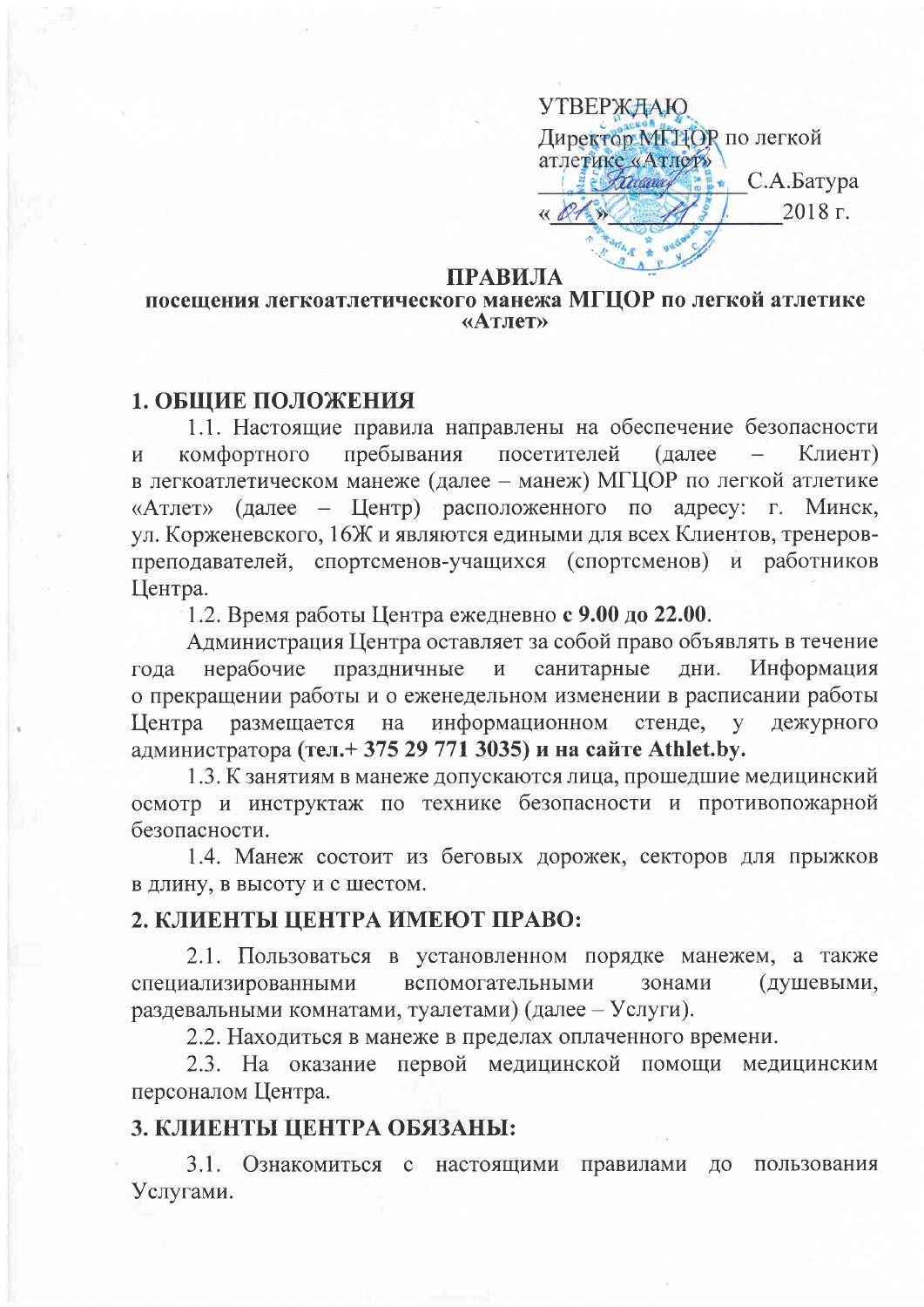3.2. Прибыть в Центр заблаговременно до начала соответствующего мероприятия.

3.3. Заключить договор на предоставление услуг, приобрести разовый билет на предоставление Услуги в кассе Центра.

Оплата за услуги осуществляется в безналичной форме путем перечисления денежных средств на расчетный счет Центра в соответствии с заключенным договором или путем внесения наличных денежных средств в кассу Центра.

Оплата услуг, предоставляемых Центром, является согласием Клиента с настоящими правилами.

3.4. Предъявить билет на предоставление Услуги сотруднику Центра, в должностные обязанности которого входит допуск Клиента.

3.5. При возникновении чрезвычайной ситуации немедленно покинуть Центр через ближайший выход, который указан на схеме эвакуации.

3.6. Бережно относиться к оборудованию и иному имуществу Центра, соблюдать чистоту, правила личной гигиены, общественный порядок и требования настоящих правил.

3.7. Подчиняться обоснованным указаниям и требованиям тренера, инструктора, ответственного лица, администрации Центра.

3.8. Пройти медицинское освидетельствование о состоянии здоровья и отсутствии медицинских противопоказаний к занятиям физической культурой и спортом. Администрация не несет ответственности за вред, связанный с ухудшением здоровья, если состояние здоровья Клиента ухудшилось в результате острого заболевания, обострения травмы или хронического заболевания. Администрация не несет ответственности за противоправными имуществу, причиненный вред здоровью и/или действиями третьих лиц.

3.9. Самостоятельно определить для себя возможность посещения Центра исходя из физического самочувствия и состояния здоровья.

3.10. Пройти инструктаж по технике безопасности и пожарной безопасности при посещении Центра.

3.11. Все занимающиеся обязаны быть в спортивной форме (спортивный костюм, майка, трусы) и спортивной обуви, не причиняющей вреда покрытию манежа.

3.12. При плохом самочувствии Клиент (спортсмен-учащийся) обязан прекратить занятия и сообщить об этом ответственному лицу (тренеру), администратору.

Для оказания первой помощи пострадавшим при занятиях спортивными играми у дежурного администратора имеется аптечка, укомплектованная необходимыми медикаментами перевязочными  $\mathbf{M}$ средствами.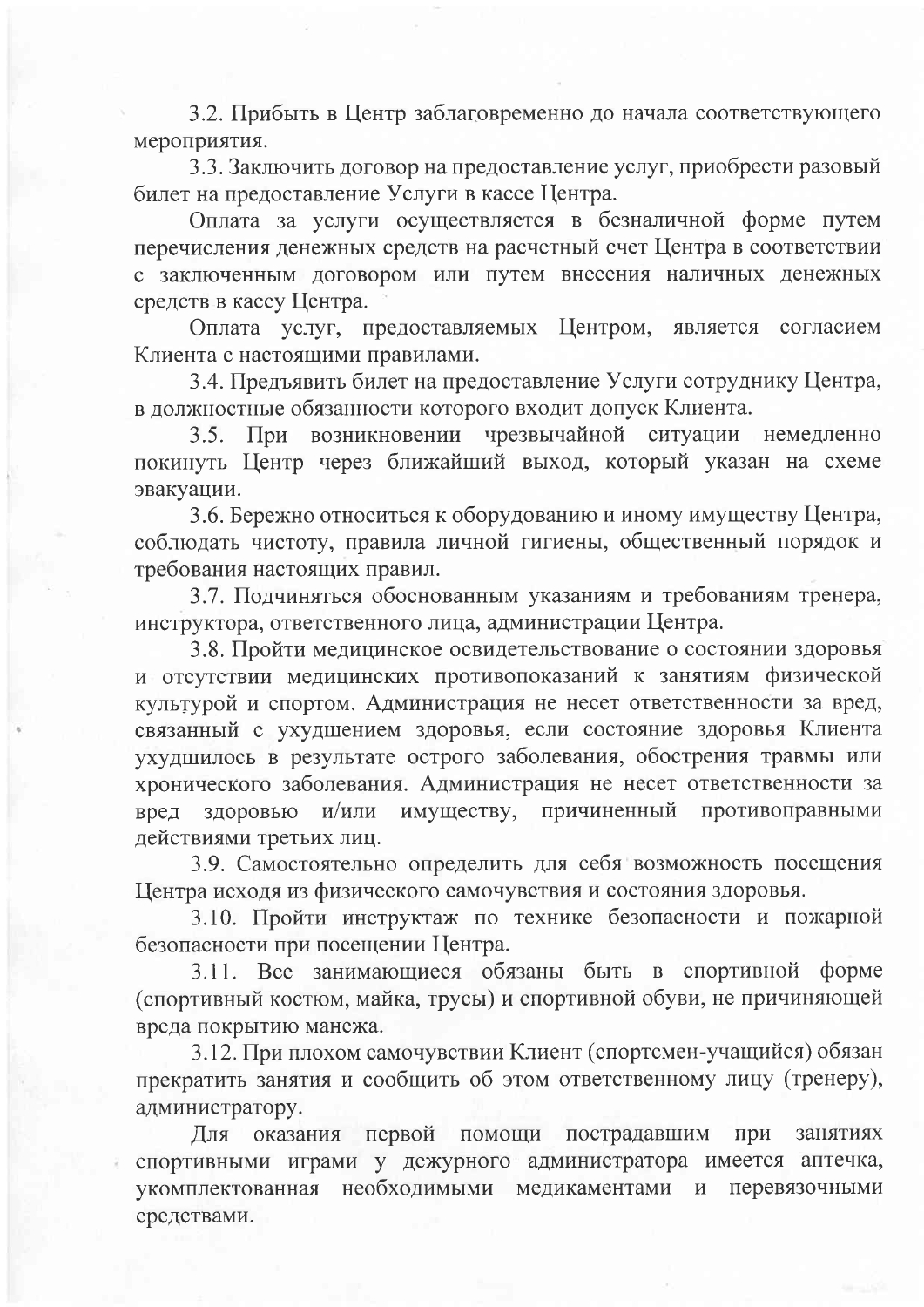## 4. КЛИЕНТАМ ЦЕНТРА ЗАПРЕЩАЕТСЯ:

4.1. Пользоваться Услугами, не входящими в стоимость оплаченных Услуг.

4.2. Передавать право посещения (пропуск) другому лицу.

4.3. Оплачивать услуги в порядке, не предусмотренном настоящими правилами.

4.4. При проведении групповых занятий, соревнований находиться в манеже без тренера, ответственного лица или инструктора.

4.5. Находиться на территории Центра в состоянии алкогольного опьянения и (или) в состоянии, вызванном потреблением наркотических средств, психотропных веществ, их аналогов, токсических или других одурманивающих веществ, а также иметь при себе:

алкогольные, слабоалкогольные напитки, пиво;

наркотические средства, психотропные вещества, **HX** аналоги. токсические или другие одурманивающие вещества;

холодное, огнестрельное, газовое или иное оружие, составные части и компоненты оружия, взрывчатые вещества и боеприпасы;

действие предметы, поражающее которых основано на использовании горючих веществ;

изготовленные приспособленные предметы, ИЛИ специально использование которых может представлять угрозу жизни и здоровью людей, причинить материальный ущерб физическим лицам, организациям, спортивно-массового мероприятия, препятствовать проведению  $3a$ исключением случаев, предусмотренных законодательными актами;

бьющиеся предметы;

предметы, вес которых превышает 5 килограммов:

животных (птиц).

4.6. Курить на территории и в любых помещениях Центра.

4.7. Принимать пищу в местах, предназначенных для тренировок и в зонах отдыха.

4.8. Заниматься с голым торсом.

4.9. Бросать мячи (теннисные, медицинболы и иные предметы) в стены манежа.

4.10. Жевать жевательную резинку в манеже.

4.11. Самовольно проникать в служебные помещения Центра, к которым относятся кабинеты, технические помещения, самостоятельно регулировать любое инженерно-техническое оборудование.

4.12. Повреждать оборудование и элементы оформления сооружения, зеленые насаждения и иной инвентарь (имущество).

4.13. Использовать территорию (помещения) Центра без разрешения администрации для занятия коммерческой, рекламной, агитационной и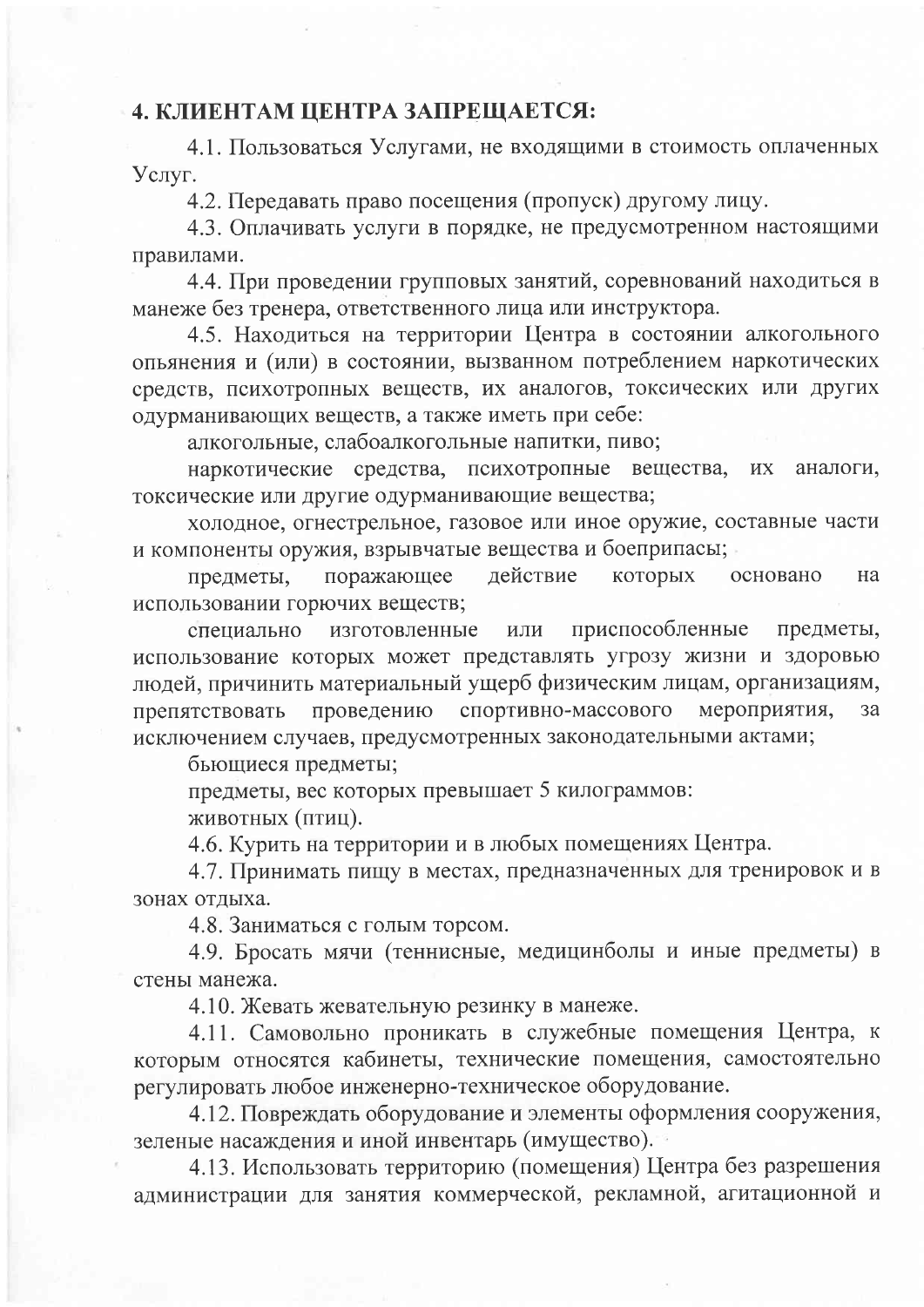иной деятельностью, не зависимо от того, связано ли это с получением дохода.

## 5. АДМИНИСТРАЦИЯ ЦЕНТРА ИМЕЕТ ПРАВО:

5.1. Отказывать Клиенту в предоставлении Услуг в случае нарушения порядка, настоящих правил общественного правил, техники **HM** безопасности или создании угрозы жизни, здоровью или имуществу других Клиентов (тренеров-преподавателей, спортсменов-учащихся) и работников Центра.

5.2. Удалять посетителей, нарушающих настоящие правила, при этом возврат стоимости оплаченных Услуг не производится.

## 6. ТРЕБОВАНИЯ БЕЗОПАСНОСТИ ПЕРЕД НАЧАЛОМ ЗАНЯТИЙ:

6.1. Опасные факторы:

травмы при падении;

выполнение упражнений без разминки;

травмы при нарушении требований безопасности.

6.2. Перед каждой тренировкой обязательно проведение тщательной разминки.

Разминка в начале тренировки разогревает мышцы, увеличивает эластичность связок и сухожилий, готовит организм к работе и включает в себя различные махи, наклоны, растягивающие упражнения.

6.3. Ответственное лицо (тренер) до начала занятий:

проверяет состояние, готовность манежа и наличие необходимого инвентаря;

отсутствие посторонних предметов в манеже (на беговых дорожках, в секторах для прыжков);

безопасности инструктирует технике участников ПО И противопожарной безопасности, правилам поведения, безопасной технике при выполнении упражнений.

## 7. ТРЕБОВАНИЯ БЕЗОПАСНОСТИ ВО ВРЕМЯ ЗАНЯТИЙ:

7.1. На занятиях необходимо строго соблюдать дисциплину, выполнять требования и указания преподавателя, тренера, ответственного лица, дежурного администратора.

 $7.2.$ Занятия спортсменов-учащихся должны проходить ПОД руководством тренера.

7.3. Разминочные гимнастические упражнения проводятся  $3a$ пределами беговых дорожек.

7.4. При проведении занятий на беговых дорожках:

движение по беговым дорожкам по кругу осуществляется против часовой стрелки. Первая и вторая дорожка предназначены для быстрого бега. Разминочный бег осуществляется по внутренней дорожке;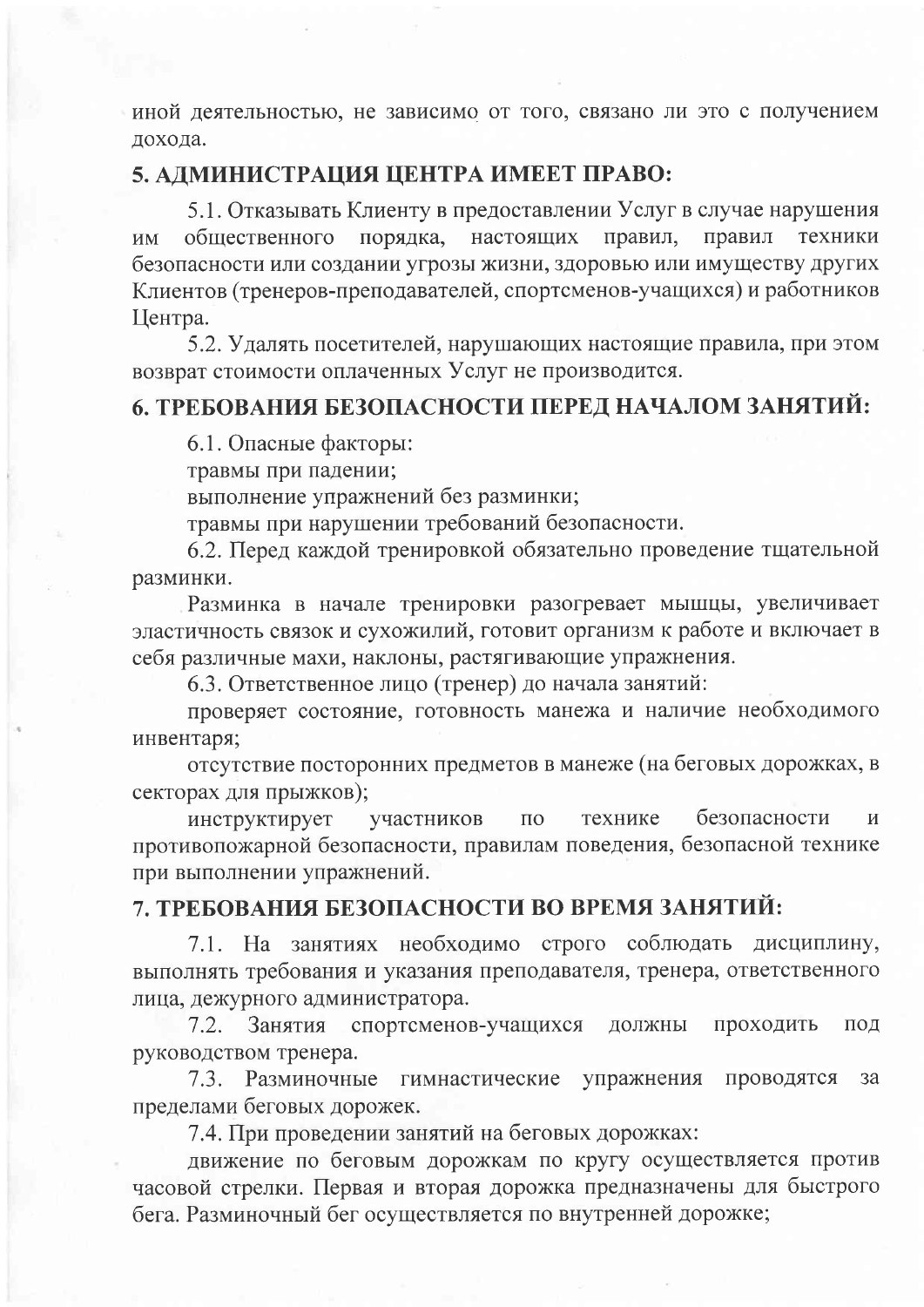при перестроении сначала необходимо убедиться, что этим не создается помеха иным бегущим;

обгон совершается справа и плавно.

7.5. При проведении занятий по прыжкам в длину:

место приземления должно быть ровным, рыхлым, без посторонних предметов;

во время прыжков следует периодически перекапывать песок, чтобы исключить жесткое приземление;

подсобный инвентарь (грабли, лопаты) должен находиться не ближе 1 м от прыжковой ямы. Грабли класть на землю зубьями вниз;

дорожка для разбега должна быть ровной, твердой и не иметь выбоин, особенно в месте отталкивания:

необходимо соблюдать безопасную дистанцию при поточных прыжках;

после приземления в прыжковую яму необходимо воспользоваться щеткой для обметания песка.

7.6. При проведении занятий по прыжкам в высоту:

места разбега и отталкивания должны быть ровными и сухими;

не допускать поспешности с поднятием планки на предельную высоту;

не применять способы прыжков в высоту, не предусмотренные учебной программой и правилами соревнований.

7.7. На территории манежа категорически запрещается:

пересекать дорожки, двигаться против общего движения, резко менять свою дорожку, останавливаться внезапно;

при перестроении делать резкие движения;

заниматься в наушниках;

бегать шеренгой.

# 8. ТРЕБОВАНИЯ БЕЗОПАСНОСТИ В АВАРИЙНЫХ СИТУАЦИЯХ:

8.1. При возникновении пожара немедленно прекратить занятия, манеж, сообщить пожаре дежурному организованно покинуть  $\overline{O}$ администратору;

8.2. При получении травмы тренер (ответственное лицо):

немедленно организовывать оказание первой помощи лицу (лицам), с которым произошел несчастный случай, вызов на место несчастного случая медицинских работников;

принять меры к устранению причин, вызвавших несчастный случай;

информировать о несчастном случае дежурного администратора, законного представителя лица, с которым произошел несчастный случай, или лицо, представляющее его интересы.